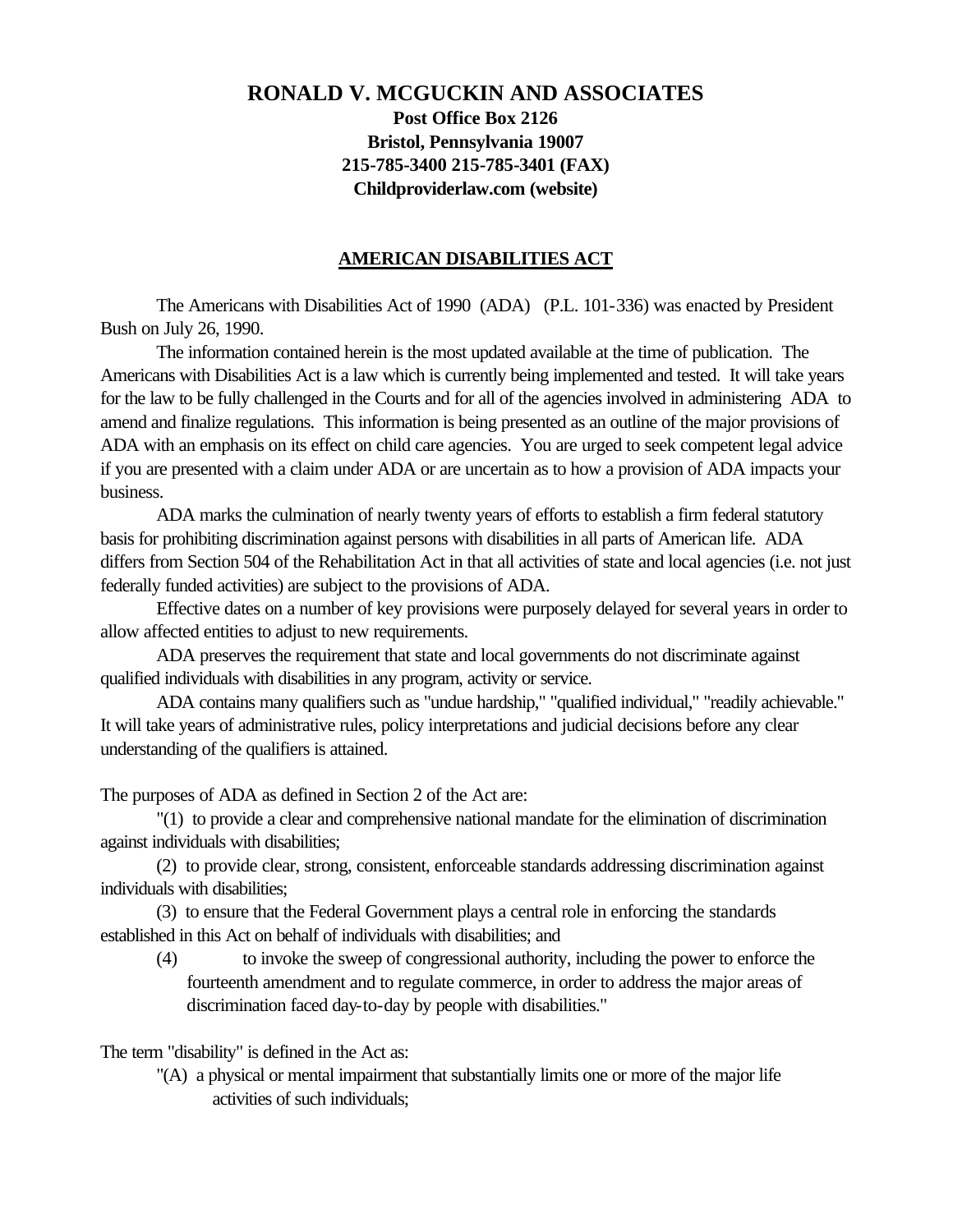- (B) a record of such impairment; or
- (C) being regarded as having such an impairment."

The term "disability" does not include: homosexuality or bisexuality, transvestitism, trans-sexualism, pedophilia, exhibitionism, voyeurism, gender identity disorders not resulting from physical impairments, or other sexual behavior disorders; compulsive gambling, kleptomania, or pyromania, or psychoactive substance use disorders resulting from current illegal drug use.

## **TITLE I - EMPLOYMENT**

The Act includes employers in the private sector with 15 or more workers effective July 26, 1994. Employers with 25 or more workers were effected on July 26, 1992. Some of the key provisions are:

- $\triangleright$  Discrimination on the basis of disability in hiring or promoting is prohibited.
- $\triangleright$  Employers must make "reasonable accommodations" to the disabilities of qualified applicants or employees unless doing so creates an "undue hardship".
- $\triangleright$  Employers are allowed to reject applicants or fire employees who pose a "direct threat" to the health or safety of other individuals in the workplace.
- $\triangleright$  "Qualified individuals with a disability" is defined as:"... an individual with a disability who, with or without reasonable accommodation, can perform the essential functions of the employment position…"
- $\triangleright$  A "reasonable accommodation" may include: (a) making existing facilities "...readily accessible to and usable by individuals with disabilities;" and (b) restructuring a job, modifying work schedules, re-assigning persons to vacant position, acquiring or modifying equipment/devices, modifying examinations, training material and policies, the provision of qualified readers/ interpreters and similar changes.
- $\triangleright$  An "undue hardship" is "an action requiring significant difficulty or expense when considering..." such factors as: (a) the nature and cost of the proposed accommodation; (b) the overall financial resources of the facility and the number of persons with disabilities who would be affected; (c) the overall financial resources of the covered entity; and (d) the type of operations of the covered entity.

### **Discrimination in employment is interpreted to include:**

- $\triangleright$  limiting, segregating, or classifying a job applicant or employee in a way that adversely effects his or her opportunities or status;
- $\triangleright$  participating in contractual or other arrangements that have the effect of subjecting individuals with disabilities to discrimination;
- $\triangleright$  using standards, criteria or methods of administration that have a discriminatory effect or perpetuate discrimination of other individuals who are subject to common administrative controls;
- $\triangleright$  excluding or denying equal opportunities to a qualified non-disabled individual because of his/her relationship to a person with a disability;
- $\triangleright$  failing to make reasonable accommodations to the known limitations of a qualified individual with a disability unless such entity can demonstrate that the accommodation would impose an undue hardship on the business;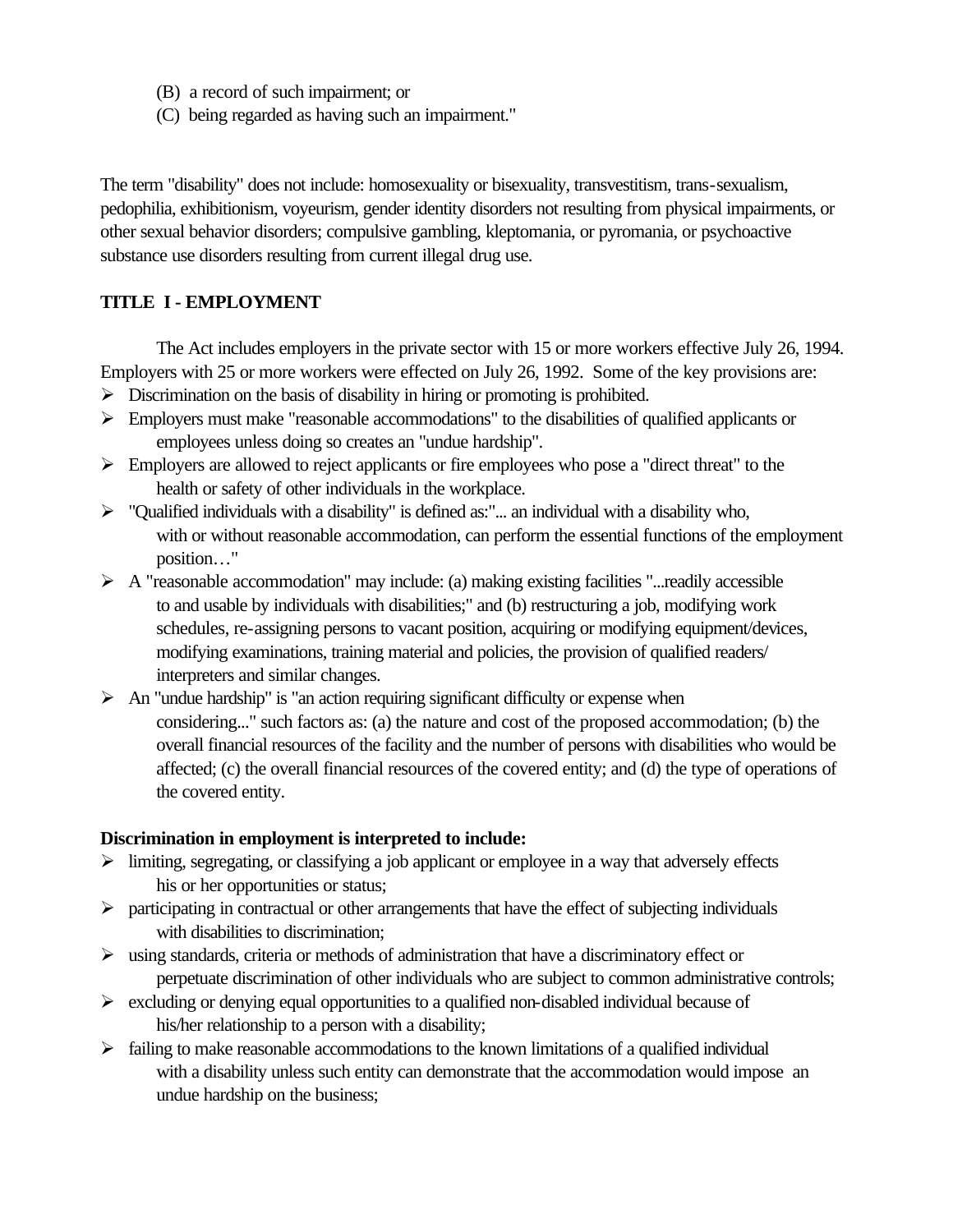$\triangleright$  denying employment opportunities to a qualified individual because he/she needs a reasonable accommodation; and imposing or applying tests or other selection criteria that screen out ( or tend to screen out) individuals with disabilities, unless such tests or other selection criteria can be shown to be job-related an consistent with business necessity.

Pre-employment inquiries into the ability of an applicant to perform job-related functions are permitted, however, a prospective employer is prohibited from asking whether the affected individual is disabled or about the nature and extent of such a disability.

The E.E.O.C. has presented the following definition for major life activities in conjunction with A.D.A.: seeing, hearing, walking, breathing, performing manual tasks, learning, caring for oneself and walking. This would cover individuals who have epilepsy, paralysis, a substantial hearing or visual impairment, or mental retardation. It would not cover minor, non-chronic conditions of short duration such as a sprain, infection or broken limb.

# **TITLE II - PUBLIC SERVICES**

## **Regulated by Department of Transportation (federal)**

- $\triangleright$  New public transit buses and rail cars must be accessible
- $\triangleright$  New stations or any alterations must be accessible
- $\triangleright$  Existing "key stations" must be accessible by 7/25/93
- $\triangleright$  Amtrak must be accessible within twenty (20) years
- $\triangleright$  One (1) rail car per train must be accessible by 7/26/95
- $\triangleright$  Transit authorities must provide comparable para-transit or other special transportation to individuals with disabilities who cannot use fixed bus routes unless an undue burden would exist

# **Privately owned bus and van companies have special rules:**

- $\triangleright$  New over-the-road buses ordered on or after 7/26/96 must be accessible
- $\triangleright$  Other new vehicles (such as vans) must be accessible unless the transportation company provides service to individuals with disabilities that is equivalent to that operated for the general public

ADA requires public agencies providing school bus transportation to provide bus service to children with disabilities equivalent to that provided to children without disabilities. School bus transportation to children with disabilities must be provided in the most integrated setting possible. While all school buses do not need to be accessible, the bus serving the regular route of a child with a disability must be accessible. The lack of an accessible bus must never be used to limit the placement options of a child with a disability. (H.R. REP. NO. 101-485(II) at 86.

# **TITLE III - PUBLIC ACCOMMODATIONS AND SERVICES OPERATED BY PRIVATE ENTITIES**

# **Title III of the Act states that:**

"No individual shall be discriminated against on the basis of disability in the full and equal enjoyment of the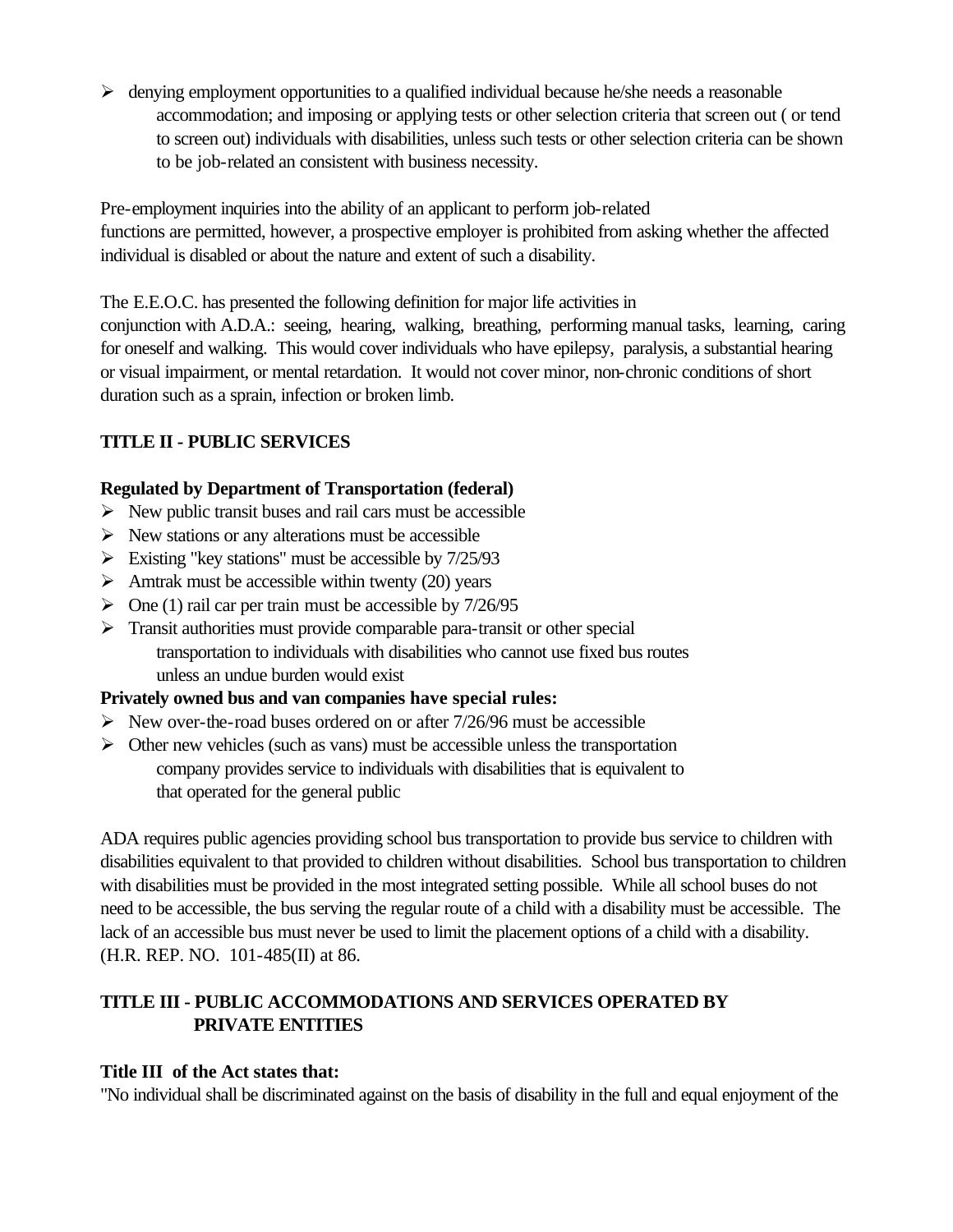goods, services, facilities, privileges, advantages, accommodations of any place of public accommodation by any person who owns, leases (or leases to). or operates a place of public accommodations." The term "public accommodation" is broadly defined to include: (a) an inn, hotel, motel, or other place of lodging (unless it has five or fewer rooms for rent and is occupied by the proprietor); (b) a restaurant, bar, and other establishment serving food or drink; (c) a motion picture house, theater, concert hall, stadium, or other place of exhibition or entertainment; (d) an auditorium, convention center, lecture hall, or other place of public gathering; (e) a bakery, grocery store, clothing store, hardware store shopping center, or other sales or retail establishment; (f) a laundromat, dry cleaner, bank, barbershop, travel service, funeral parlor, gas station, office of an accountant, lawyer, pharmacy, insurance office, professional office of a health care provider, hospital or other service establishment; (g) a terminal, depot, or other station used for specified transportation; (h) a museum, library, gallery, or other place of public display or collection; (i) a park, zoo, amusement park or other place of recreation; (j) a nursery, elementary, secondary, undergraduate or postgraduate private school or other place of education; (k) a day care center, senior citizen center, homeless shelter, food bank, adoption agency or other social service establishment; and (l) a gymnasium, health spa, bowling alley, golf course or other place of exercise or recreation. (Emphasis added)

## **ADA contains general and specific categories of prohibited discrimination.**

- $\triangleright$  denying individuals the opportunity to participate
- $\triangleright$  participation in an unequal program or benefit;
- $\triangleright$  provision of a separate benefit or program
- $\triangleright$  failure to provide goods, services or accommodations "... in the most integrated setting appropriate to the needs of the individual";
- $\triangleright$  denial of the opportunity to participate in programs and activities that are not separate and different;
- $\triangleright$  the use of administrative methods that have the effect of discriminating on the basis of disability or perpetuating discrimination of others who are subject to common administrative control;
- $\triangleright$  discriminating against an individual on the basis of his/her association with a person with a disability
- $\triangleright$  the use of eligibility criteria that tend to screen out persons with disabilities;
- $\triangleright$  failure to make modifications in policies, practices or procedures when such changes would result in appropriate accommodations for persons with disabilities, unless it can be demonstrated that such modifications would"...fundamentally alter the nature" of the goods, service or facilities being provided;
- $\triangleright$  the failure to provide auxiliary aids that are necessary to allow persons with disabilities to take advantage of the particular goods, services or facilities unless the provision of such aids would constitute an undue burden;
- $\triangleright$  the failure to remove architectural, communication and transportation barriers where such removal is "readily achievable"; and
- $\triangleright$  the failure to make goods, services or facilities available through alternative methods in cases where the removal of architectural. communications or transportation barriers are not readily achievable, provided such alternative methods are readily achievable.

Newly constructed places of public accommodation and commercial facilities which are opened 30 months or more after the enactment date of the ADA must be accessible to persons with disability, unless the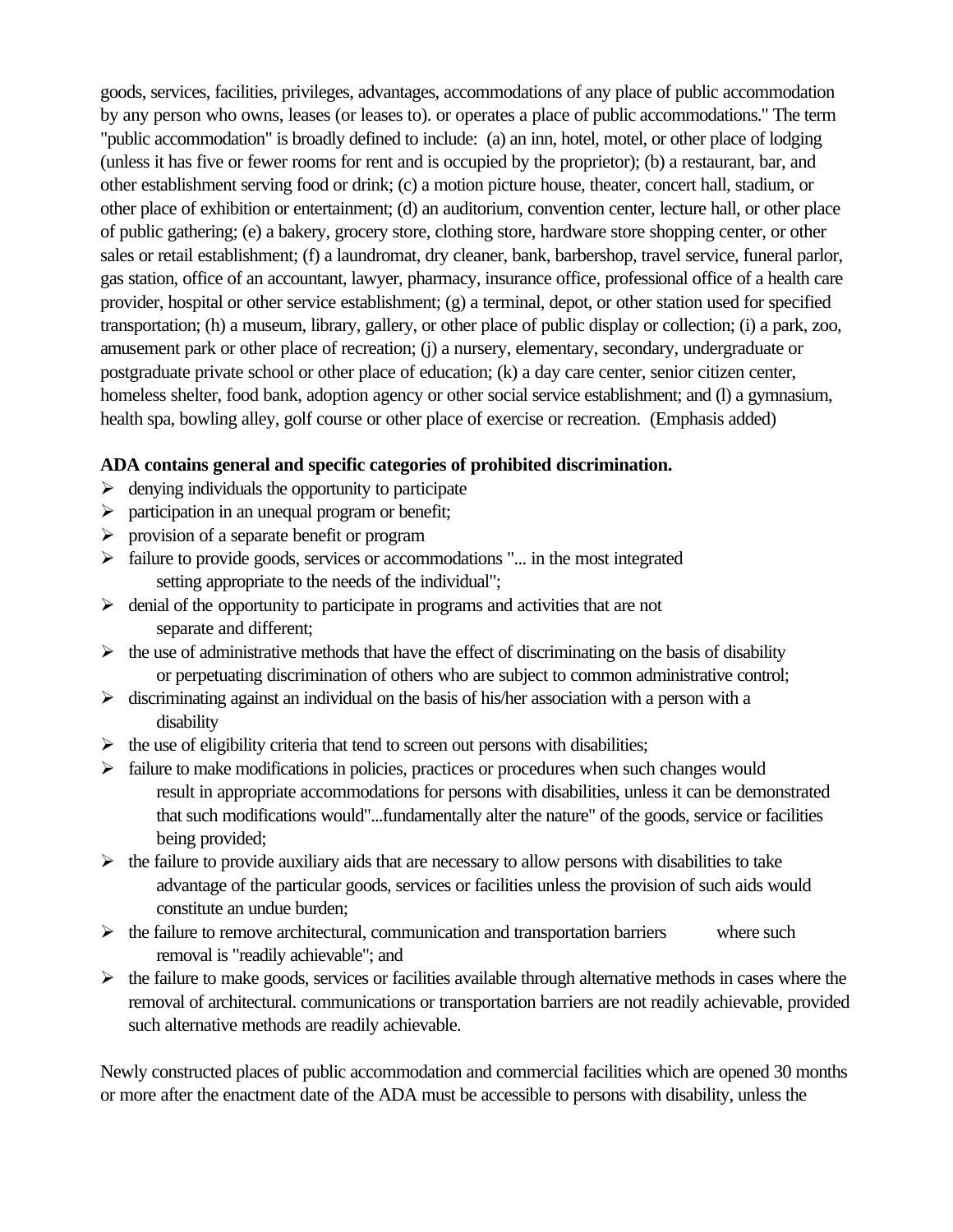affected entity can demonstrate that such action would be "structurally impractical". New facilities, however, are not required to have an elevator unless they are more than 3,000 square feet of floor space per story (unless the facility is a shopping center or the professional office of a health care provider). The provisions of Title III do not apply to "... individuals who pose a direct threat to the health and safety of others". The term "readily achievable" is defined as "... easily accomplishable and able to be carried out without much difficulty or expense."

Title III became effective 18 months after the date of enactment. (1/26/92)

# **TITLE IV - TELECOMMUNICATIONS**

Companies offering telephone service to general public must offer relay services to individuals who use TDD or similar devices by 7/26/93. The relay must be operational 24 hours a day.

# **TITLE V - MISCELLANEOUS PROVISIONS**

Title V of ADA specifies that ADA shall not be construed to reduce the scope of coverage or standards applicable to federal agencies and recipients of federal assistance under Title V of the Rehabilitation Act of 1973, as amended. In addition to other administrative clauses Title V "... allows the prevailing party in any litigation under the Act to recover reasonable attorney's fees ... "

The Americans with Disabilities Act is the most sweeping civil rights reform legislation since the Civil Rights Act of 1964. Advocates for persons with disabilities see the legislation as the cornerstone for first class citizenship for disabled persons. There have been no federal funds allocated, or proposed, to assist in making modifications for compliance with the mandates of ADA. The financial burden will be left to the private sector and state and local governments. You should consult your tax advisor for information on tax credits for the cost of removal of qualified transportation and architectural barriers and certain tax credits for small business for certain costs of compliance with ADA. The true impact and effect of ADA will be seen in the future. The Courts will be flooded with cases challenging the subjective and ambiguous terms contained in this legislation. Until such time as there are judicial rulings many of the qualifiers in ADA will remain gray and open to interpretation. We expect that the Supreme Court will have the final say on several key points of ADA, however, it may take many years before such questions are addressed by the highest Court.

## **OVERVIEW OF THE LAWS PROTECTING INDIVIDUALS WITH DISABILITIES**

### **SECTION 504 OF THE REHABILITATION ACT OF 1973**

Congress passed Section 504 of the Rehabilitation Act in September 1973. This law prohibits discrimination on the basis of a physical or mental disability. The legislation applies to every program or activity that received federal funds.

### **AMERICANS WITH DISABILITIES ACT**

Americans with Disabilities Act (ADA) was signed into law on July 26, 1990. ADA provides "comprehensive civil rights protection to individuals with disabilities in areas of employment, public accommodations, state and local government services, and telecommunications. ADA extends the requirements of Section 504 to all public and private programs and mandates an end to discrimination against individuals with disabilities.

### **INDIVIDUALS WITH DISABILITIES EDUCATION ACT**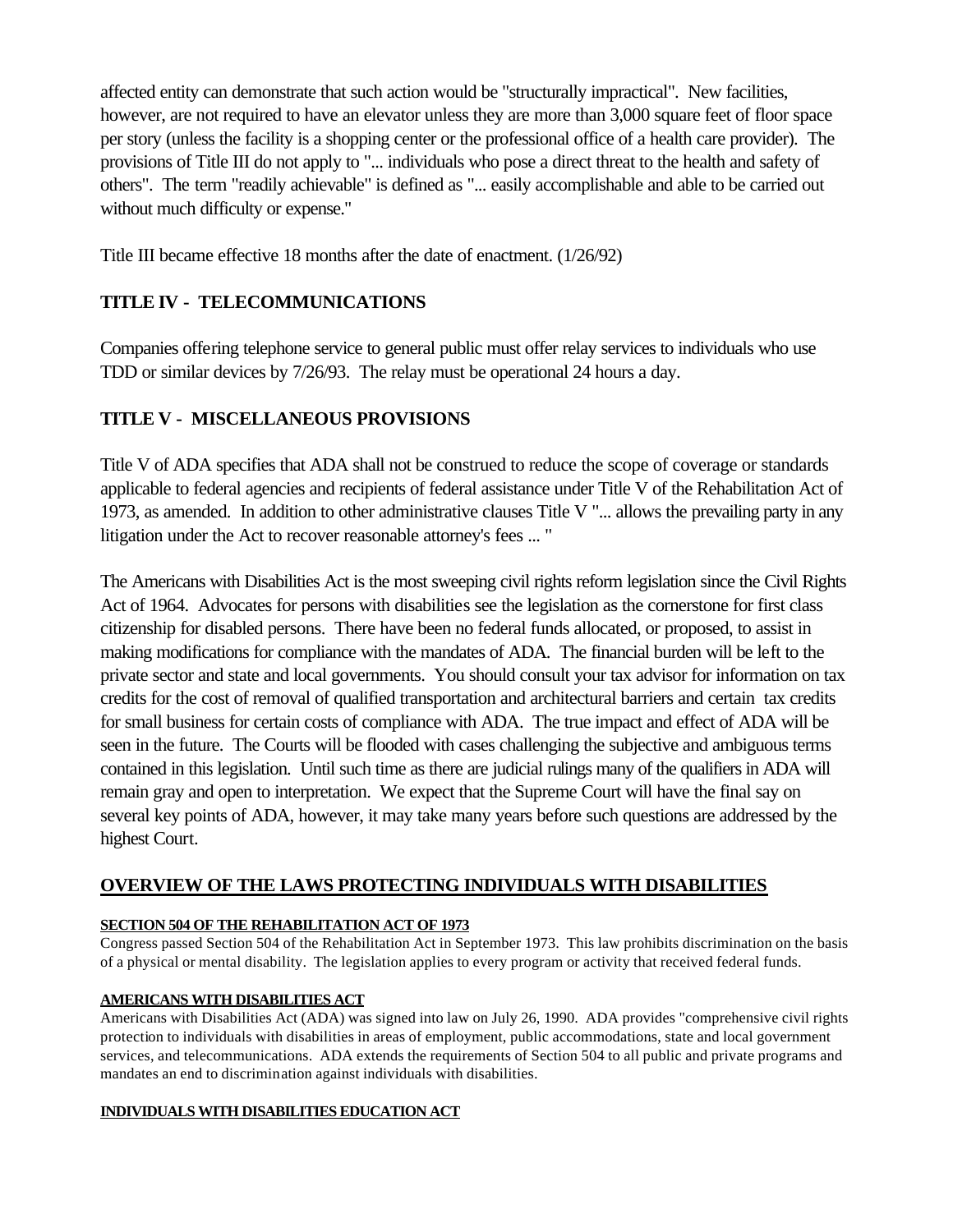Individuals with Disabilities Education Act (IDEA) mandates that all children with disabilities, ages 3 through 21, have a right to a free, and appropriate public education in the least restrictive environment. To be eligible, children must be professionally diagnosed as having a disability according to one or more of IDEA's diagnostic categories.

Children with disabilities and their families have a right to a coordinated multi-agency approach to services. Collaboration between the Local Education Agencies and other community resources is essential.

Provisions of IDEA include the Individualized Education Plan (IEP), parents as co-decision-makers, due process, confidentiality and services in the least restrictive environment.

#### **RESOURCES**

For more specific information about ADA requirements affecting Public Services and Public Accommodations contact:

Office on the Americans with Disabilities Act Civil Right Division U.S. Department of Justice P.O. Box 66118 Washington, DC 20035-6118 202-514-0301 (Voice) 202-514-0381 (TDD) 202-514-0383 (TDD)

For more specific information about ADA requirements affecting employment contact:

Equal Employment Opportunity Commission 1801 L Street NW Washington, DC. 20507 202-663-4900 (Voice) 800-800-3302 (TDD) 202-663-4494 (TDD for 202 Area Code)

For more specific information about ADA requirements affecting transportation contact: Department of Transportation 400 Seventh Street SW Washington, DC. 20509 202-366-9305- (Voice) 202-755-7687 (TDD)

For more specific information about requirements for accessible design in new construction and alterations contact:

Architectural and Transportation Barriers Compliance Board 1111 18th Street NW Washington, DC. 20036 800-USA-ABLE (Voice) 800-USA-ABLE (TDD)

For more specific information about ADA requirements affecting telecommunications contact: FEDERAL COMMUNICATIONS COMMISSION 1919 M. STREET NW WASHINGTON, DC. 20554 202-632-7260 (Voice) 202-632-6999 (TDD)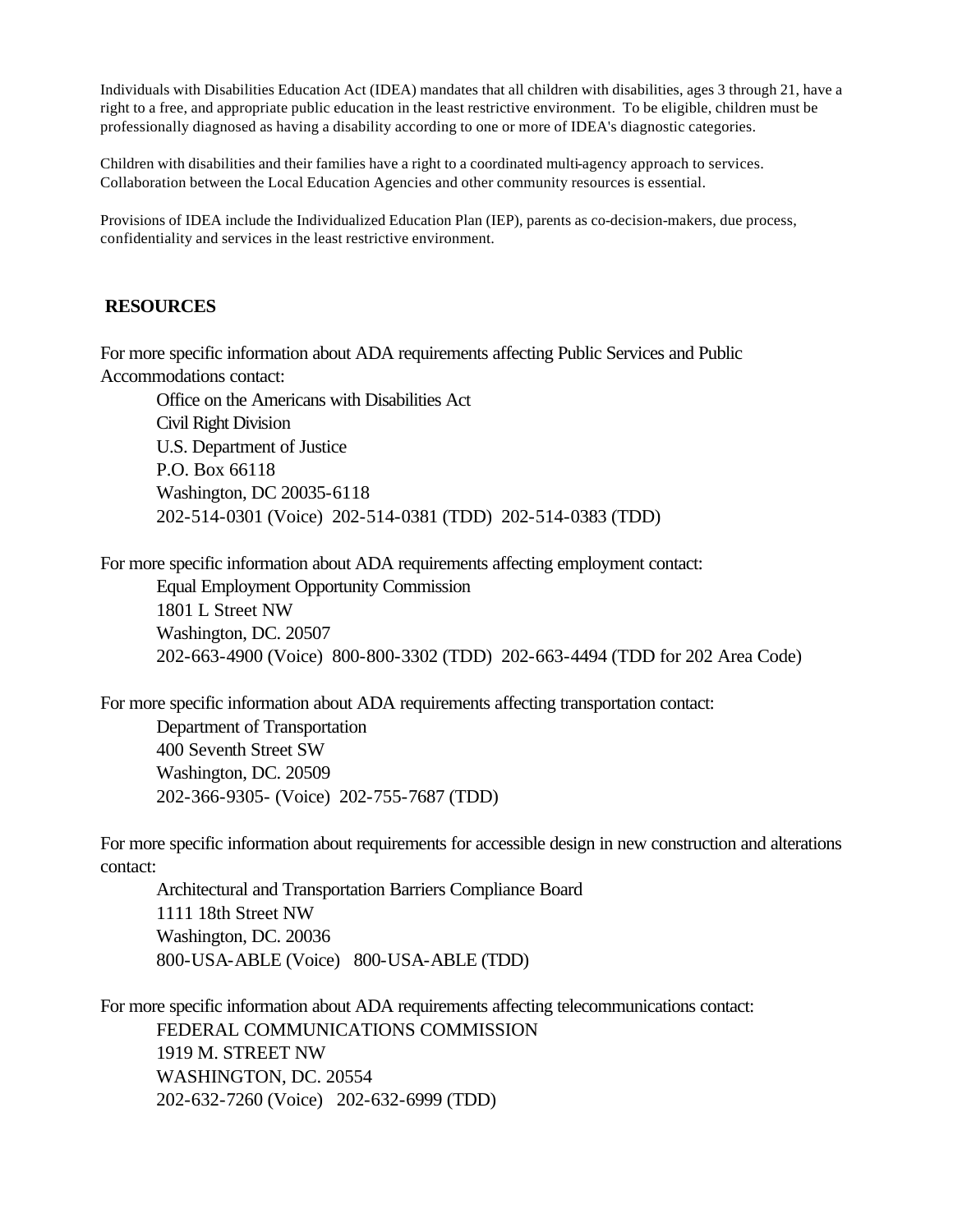As an additional resource you can contact the Center for Independent Living (CIL) in your area. CILS have fashioned themselves to be web weavers between disabled and abled communities. They will often be able to offer inexpensive solutions to reasonable accommodation and offer a variety of services which may be helpful. For a national listing of CILS contact:

Independent Living Research Utilization 2323 S. Shepperd Suite 1000 Houston, TX. 77019 713-520-0232

## **ADA Self-Assessment**

The following assessment can help programs determine their strengths and weaknesses in preparing the way for all children to participate in their programs and to comply with the spirit of the Americans with Disabilities Act. Although this is not a legal document, or a comprehensive survey, this checklist can help you see where you need to focus.

# **INSTRUCTIONS**

**Rate each item as:**  $0 = \text{not } \text{ doing well; } 1 = \text{doing } \text{ okay; or } 2 = \text{doing } \text{very well.}$ 

Be sure to include specific examples of how the program is, or is not, inclusive in relation to that item. Items that are rated 0-1 provide a guide to what the program needs to do to prepare to include all children.

### **Some Notes On Using This Assessment:**

- Completing this assessment may take some careful thought, so devote sufficient time for it. Developing quality programs takes concentrated energy. The time you spend on this form can be beneficial.
- Respond to each item as a team, comprised of all levels of staff and parents of children with special needs. Involve all staff in filling out the assessment. Quality services rely on everyone doing her or his part.
- Involve families. As recipients of your services, parents are uniquely qualified to share insights, observations, and ideas that may not be readily apparent to staff. Invite parents to join you in this process. Make sure you schedule mutually convenient times to meet.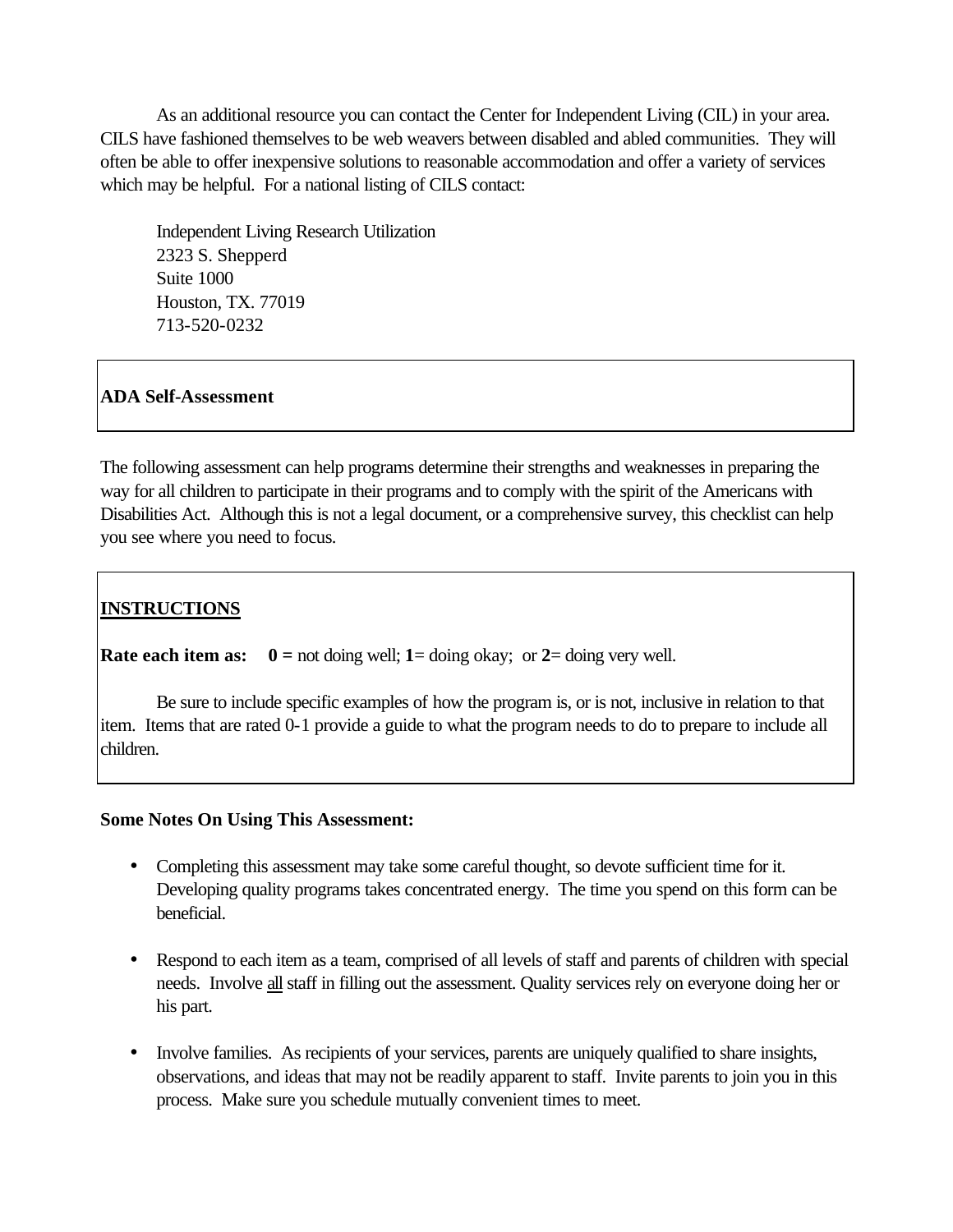- Although this is a group activity, your team can break into small groups to generate ideas. At different points of the process, you may want to:
	- $\triangleright$  conduct the discussions in one large group.
	- $\triangleright$  break the group into smaller discussion units and then reunite the smaller units to share ideas.
	- $\triangleright$  ask the participants to work individually and then reassemble to share ideas.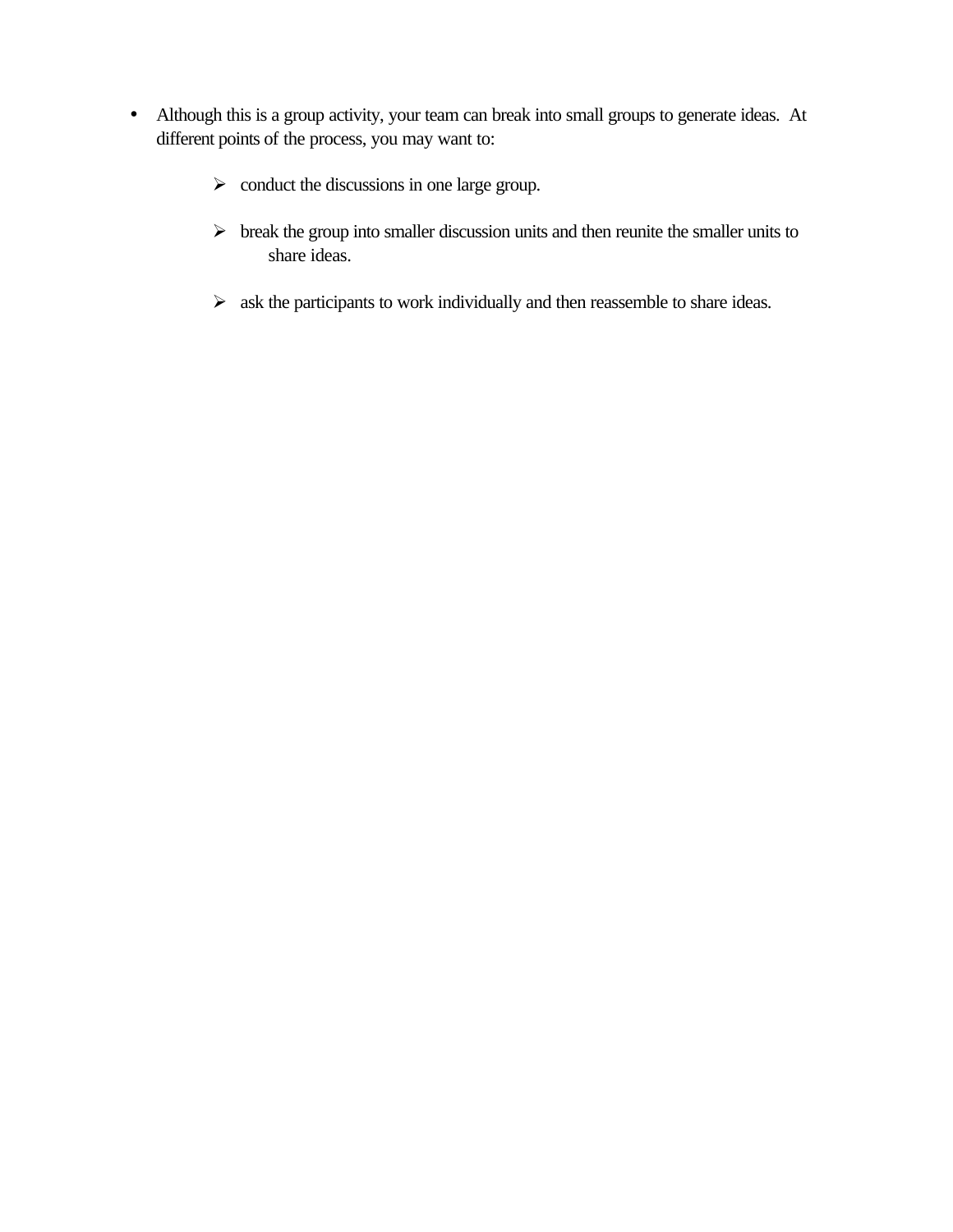| $0=$ not doing well |  | $1 =$ doing okay | $2=$ doing very well |
|---------------------|--|------------------|----------------------|
| Our policies:       |  |                  | Specific examples    |
|                     |  |                  |                      |

Include a written program philosophy that promotes the inclusion of all children in early childhood programs.

Include a written program philosophy that encourages collaboration with community services for children and families.

Do not use eligibility requirements that exclude or segregate children with disabilities.

Include a process for making referrals to local agencies that work with young children after written permission has been received from parents.

Do not place special charges on families of children with disabilities.

Describe safety requirements that are based on actual risks and not on mere speculation, stereotypes, or generalizations about children with disabilities.

Other comments: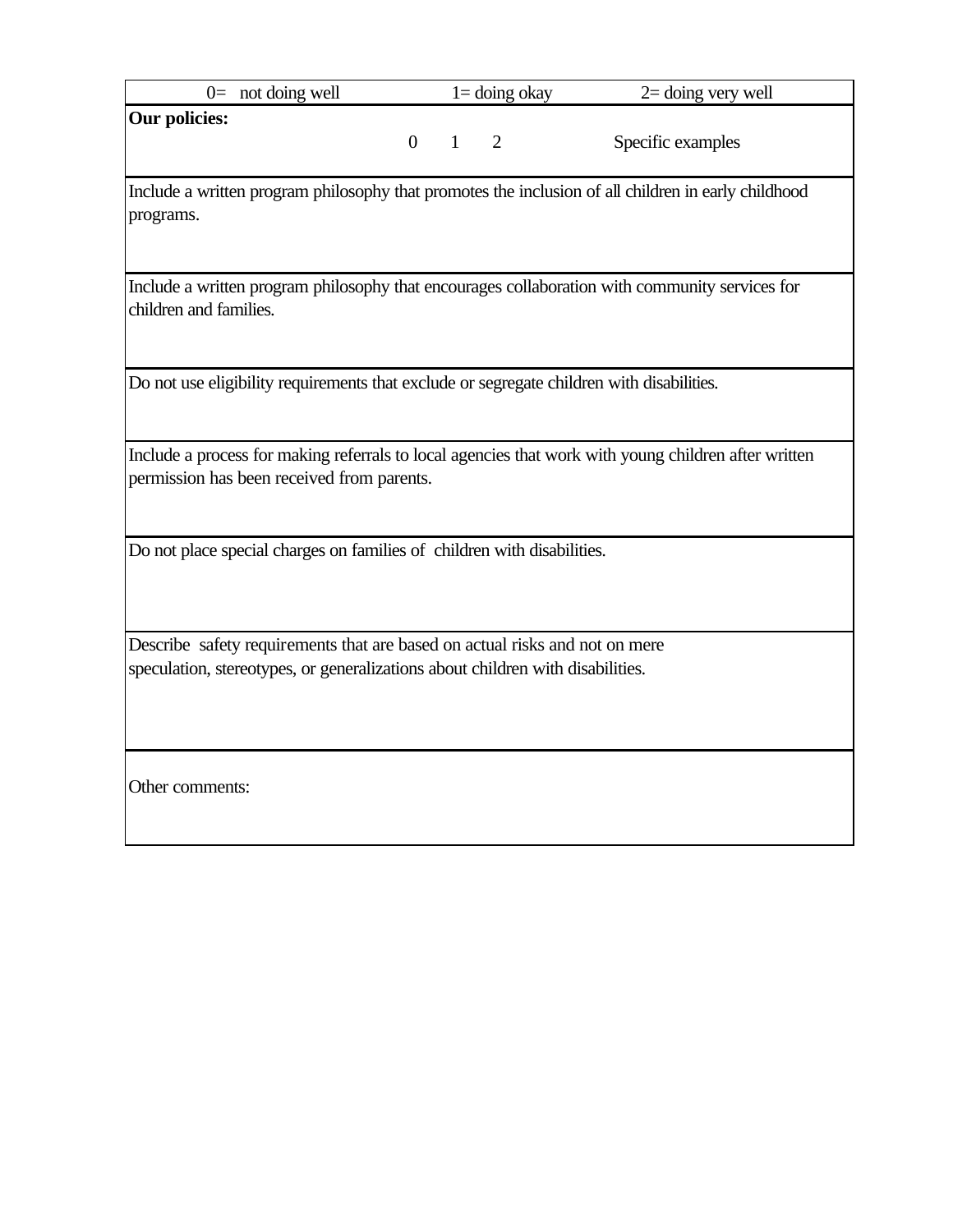| $0$ = not doing well                                                                                                                    | $1 =$ doing okay |  |             | $2 =$ doing very well    |  |  |
|-----------------------------------------------------------------------------------------------------------------------------------------|------------------|--|-------------|--------------------------|--|--|
| Our programs:                                                                                                                           | $\overline{0}$   |  | $1 \quad 2$ | <b>Specific Examples</b> |  |  |
| Provide opportunities for all children to experience a variety of developmentally<br>appropriate activities.                            |                  |  |             |                          |  |  |
| Provide opportunities for all children to develop friendships.                                                                          |                  |  |             |                          |  |  |
| Use a curriculum that is both developmentally and individually appropriate.                                                             |                  |  |             |                          |  |  |
| Adapt daily routines and activities to ensure full participation of all children.                                                       |                  |  |             |                          |  |  |
| Allow individuals who provide services for children with disabilities in the classroom to help adapt the<br>environment and activities. |                  |  |             |                          |  |  |
| Provide opportunities for all children to access toys, equipment, play areas, and<br>materials.                                         |                  |  |             |                          |  |  |
| Use alternative methods to ensure effective communication with all children and families.                                               |                  |  |             |                          |  |  |
| Provide accessible transportation services (if provided to all children).                                                               |                  |  |             |                          |  |  |
| Use emergency exit plans that accommodate the needs of all children.                                                                    |                  |  |             |                          |  |  |
| Have medical emergency cards on file for all children with enough detail to meet the<br>needs of each child.                            |                  |  |             |                          |  |  |
| Other comments:                                                                                                                         |                  |  |             |                          |  |  |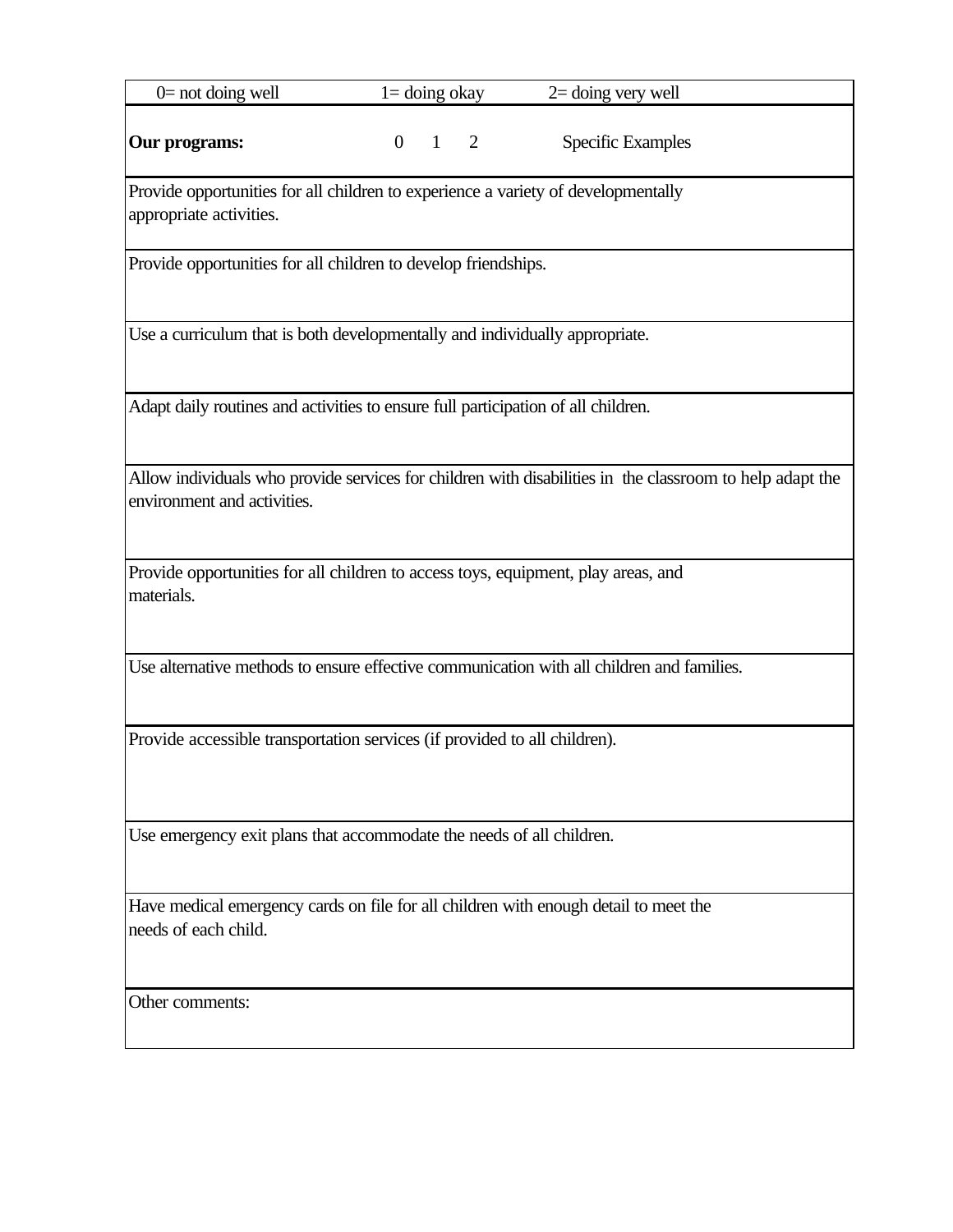| 0=not doing well                                | 1=doing okay                                                                                                                                   | 2=doing very well                                                                                   |
|-------------------------------------------------|------------------------------------------------------------------------------------------------------------------------------------------------|-----------------------------------------------------------------------------------------------------|
| <b>Our Staff:</b>                               | $\overline{1}$<br>2<br>$\overline{0}$                                                                                                          | Specific example                                                                                    |
|                                                 | Receive ongoing training to resolve stereotypes and assumptions about disabilities.                                                            |                                                                                                     |
| using adaptive equipment and special materials. | Receive ongoing training in the skills needed to make individual adaptations including                                                         |                                                                                                     |
|                                                 | Disabilities Act (ADA) and the resources available under the<br>Individuals with Disabilities Education Act (IDEA) and Pennsylvania's Act 212. | Receive ongoing training on the rights of young children with disabilities under the Americans with |
| children and their families.                    | Collaborate with individuals and programs in the community that provide services for                                                           |                                                                                                     |
|                                                 | Know of community resources for obtaining auxiliary aids and services.                                                                         |                                                                                                     |
| all families.                                   |                                                                                                                                                | Make adjustments and use alternative methods to ensure effective communication with                 |
| Our building:                                   |                                                                                                                                                |                                                                                                     |
| Is accessible and usable by all children.       |                                                                                                                                                |                                                                                                     |
| Is accessible and usable by all family members. |                                                                                                                                                |                                                                                                     |
| Other comments:                                 |                                                                                                                                                |                                                                                                     |
|                                                 |                                                                                                                                                |                                                                                                     |
|                                                 |                                                                                                                                                |                                                                                                     |